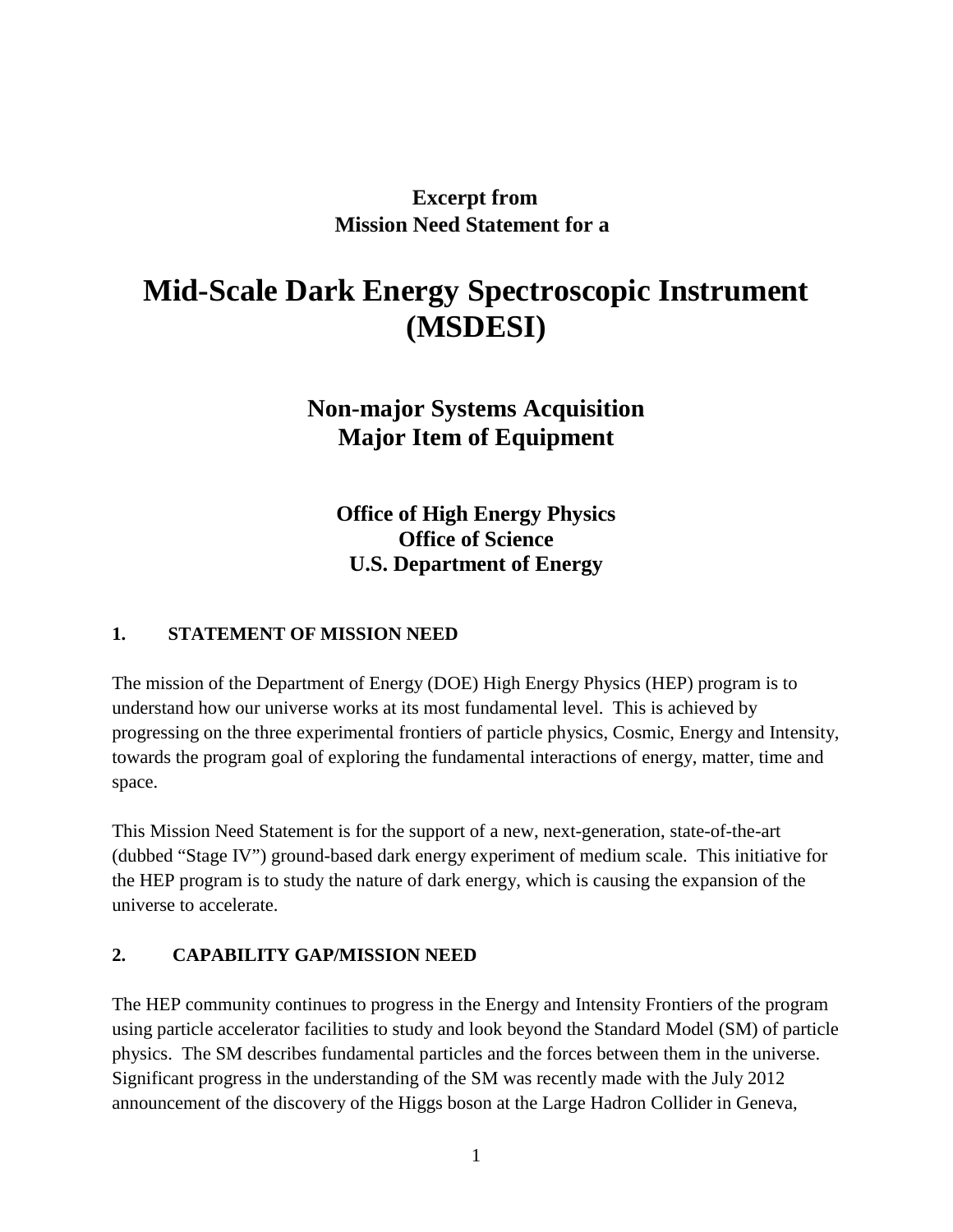Switzerland. However, the SM cannot be the full theory of matter, space and time, since it does not incorporate gravity.

Even more fundamentally, SM particles account for only 4% of the contents of the Universe. The majority of gravitationally interacting matter is in fact "Dark Matter," not present in the SM.

In 1998, two teams, including a DOE-supported team led by Saul Perlmutter at Lawrence Berkeley National Laboratory, discovered that the expansion of the universe is accelerating, due to a mysterious "Dark Energy". These two teams shared the 2011 Nobel Prize in Physics for this discovery. That 96% of the present mass and energy of the universe is dark matter and dark energy is the clearest illustration that there must be physics beyond the SM.

To date, there are no compelling theoretical explanations for the dark energy and observational exploration is the focus of the effort. Understanding the nature of dark energy will provide exciting new discoveries that will change the way we view the universe and have profound implications for fundamental physics.

The HEP community has increasingly turned a significant part of its research program towards the Cosmic Frontier and especially to the 96% of the universe that is "dark". Experiments in the Cosmic Frontier investigate fundamental properties of matter, energy, space and time that are best-studied using data from astrophysical sources. Such investigations reveal phenomena and information about the makeup of the universe that cannot be observed with particle accelerators. Experiments to study the nature of dark energy offer new insights and a deeper understanding of fundamental physics and the makeup and ultimate fate of the universe.

Community planning for a coordinated dark energy program began in earnest with the Dark Energy Task Force<sup>[1](#page-1-0)</sup> (DETF). The 2006 DETF report listed three main scientific goals of a properly executed program for this extraordinary challenge of dark energy:

*1. Determine as well as possible whether the accelerating expansion is consistent with a cosmological constant.*

*2. Measure as well as possible any time evolution of the dark energy.*

 $\overline{a}$ 

*3. Search for a possible failure of general relativity through comparison of the effect of*  dark energy on cosmic expansion with the effect of dark energy on the growth of *cosmological structures like galaxies or galaxy clusters.*

Four experimental techniques for studying the nature of dark energy were described in the DETF report, including using type Ia supernovae, weak gravitational lensing, baryon acoustic

<span id="page-1-0"></span><sup>&</sup>lt;sup>1</sup> The Dark Energy Task Force was a joint subpanel of the High Energy Physics Advisory Panel, which is charged with providing advice to DOE and NSF on the high energy and particle physics program, and the Astronomy and Astrophysics Advisory Committee, which is charged with providing advice to the DOE, NSF, and NASA, on overlapping research and projects in astronomy and astrophysics.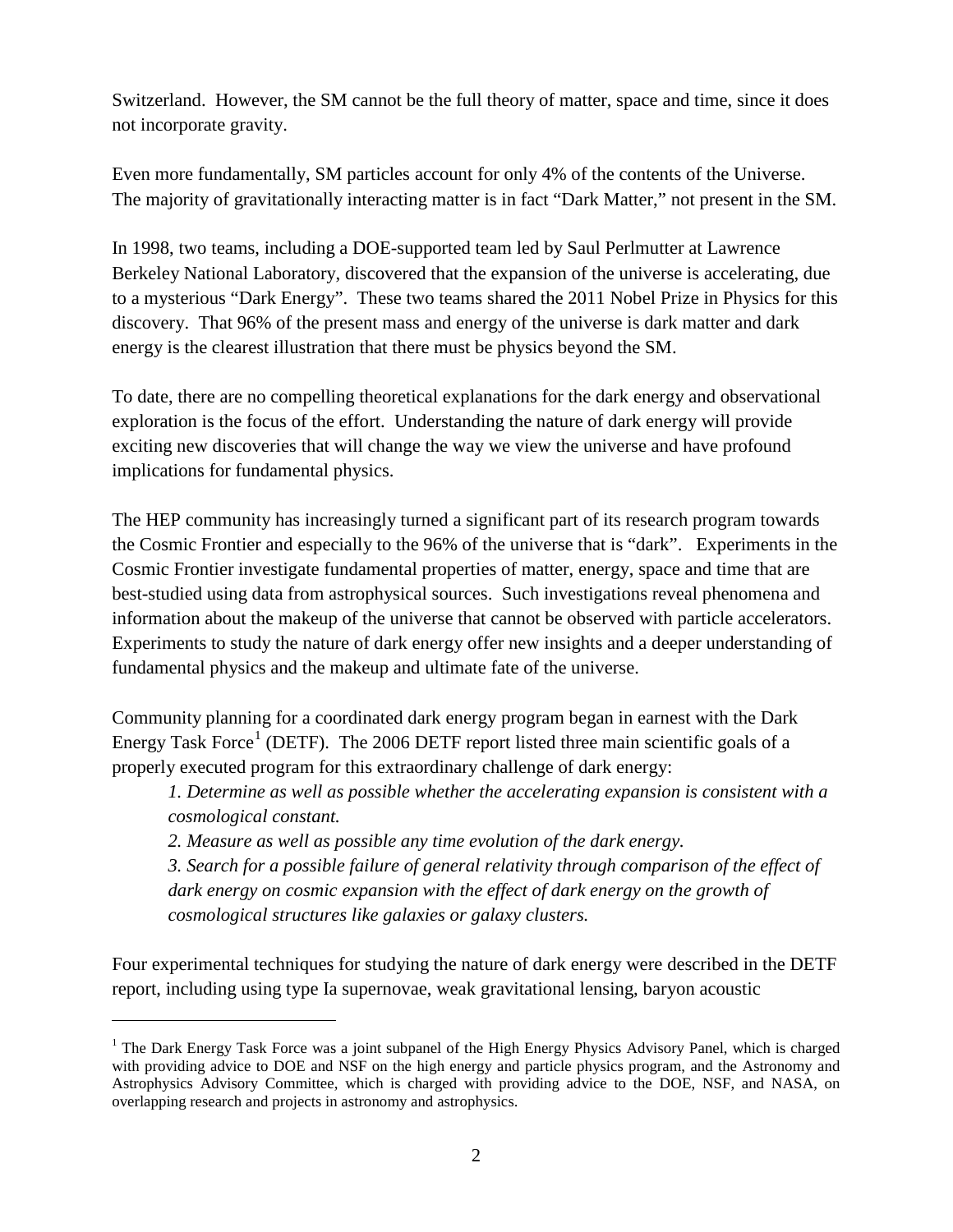oscillations (BAO) and galaxy clusters. Since then, other techniques have been developed including using redshift space distortions (RSD). Each of these techniques has its particular strengths and different sources of systematic error. Distinguishing between competing hypotheses for the nature of dark energy, to determine if it's a cosmological constant, a breakdown in Einstein's General Relativity, or something else, requires precise measurements using a combination of techniques. Current experiments are either photometric imaging (multiple images with different colored filters) or spectroscopic surveys and are optimized for one technique, but can typically use several others.

The DETF developed a figure of merit to characterize the sensitivity of experiments for studying the nature of dark energy and developed a staged approach, with stage I representing the current level sensitivity (in 2006) and stage II representing the level expected when then-current experiments were completed. Stage III experiments are currently being carried out and stage IV experiments are being developed. These will extend the figure of merit over stage II by at least a factor of three (stage III) or ten (stage IV).

The DETF recommended a balanced, staged program in which multiple techniques are employed by one or more experiments.

*"We recommend that the dark energy program include a combination of techniques from one or more Stage IV projects designed to achieve, in combination, at least a factor of ten gains over Stage II in the DETF figure of merit…"*

Subsequent community planning activities reaffirmed the DETF program, with the 2009 report from the Particle Astrophysics Science Assessment Group (PASAG)<sup>[2](#page-2-0)</sup> calling for "*a portfolio of experiments that approach the astrophysical limitations for each dark energy method*."

The U.S. and, in particular, the HEP community continue to be leaders in the study of the nature of dark energy. To continue this leadership, and ensure a strong, balanced dark energy program, it is important to progress towards the sensitivity of stage IV dark energy measurements using multiple techniques, as well as ensuring that scientific data is available on a continuing basis, without gaps between operational experiments.

#### Capability Gap

 $\overline{a}$ 

As described below, there is a gap in capabilities for the BAO and other spectroscopic survey techniques following the completion of the current program, as well as a time gap in which there are no DOE dark energy experiments collecting data. A combination of experiments, each optimized for different dark energy techniques, is needed to fully provide the complementary data sets needed for determining the nature of dark energy.

<span id="page-2-0"></span><sup>&</sup>lt;sup>2</sup> The Particle Astrophysics Science Assessment Group was a subpanel of the High Energy Physics Advisory Panel.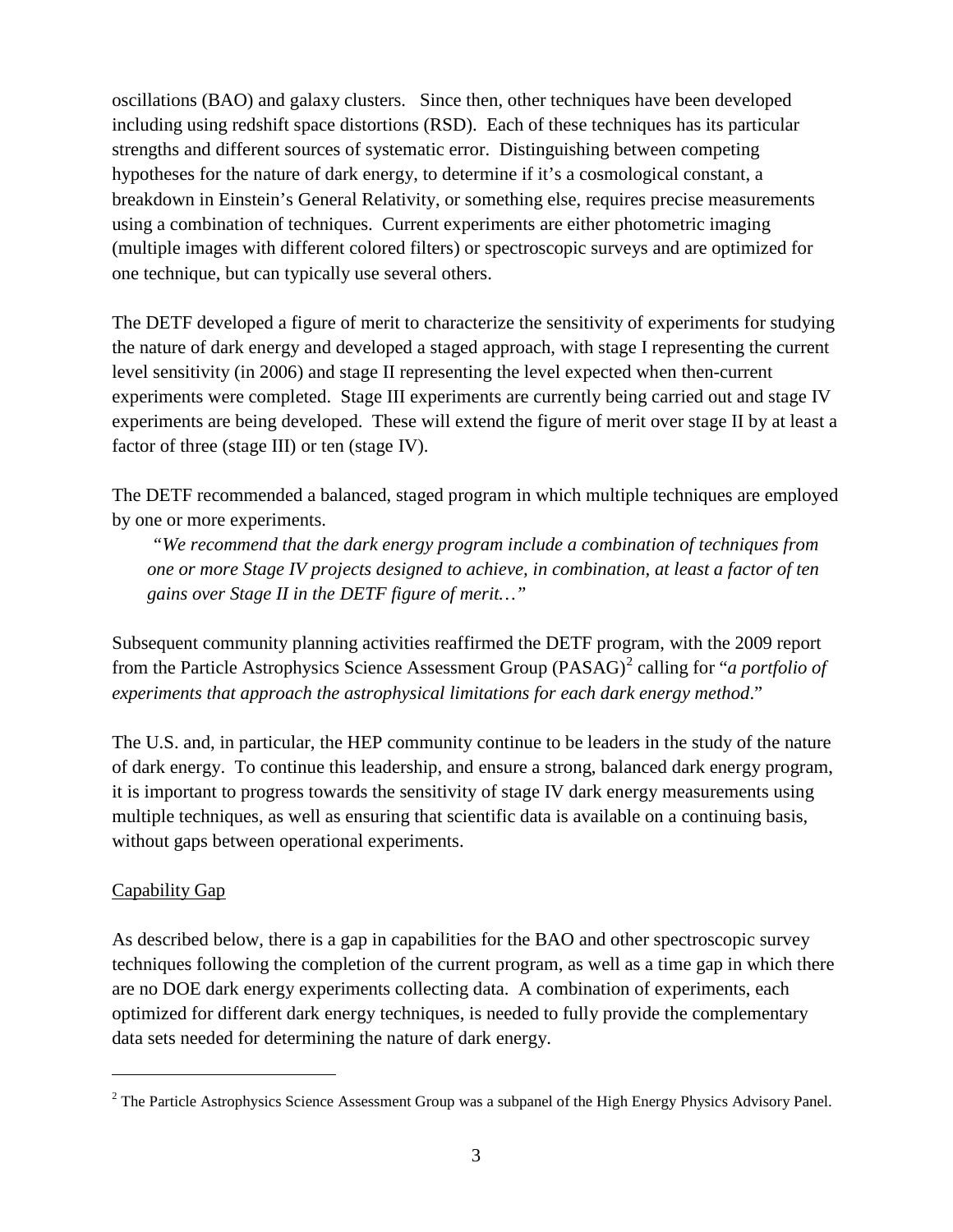The DOE currently has a program of stage II and stage III imaging and spectroscopic surveys. Several stage II supernovae survey experiments and the stage III Baryon Oscillation Spectroscopic Survey (BOSS) experiment on the Sloan Foundation 2.5 meter telescope at the Apache Point Observatory in New Mexico, which primarily uses the BAO technique, will complete their data-taking by FY 2015. The stage III Dark Energy Survey (DES) experiment, a partnership with the National Science Foundation (NSF), is currently undergoing installation and commissioning on the Blanco telescope at the Cerro Tololo Inter-American Observatory in Chile. Its five-year imaging survey will start in FY 2013.

Following DES, the next step in imaging surveys is the stage IV Large Synoptic Survey Telescope (LSST) experiment, a joint DOE and NSF partnership that is being developed for a construction start as early as FY 2014. LSST's ten-year survey would start in FY 2022 and will provide definitive ground-based weak lensing measurements as well as make progress using the supernovae and galaxy clusters techniques.

The DOE made critical instrumentation contributions to these experiments, including upgrades to the spectrograph for BOSS, fabrication of the camera for DES, and camera fabrication for LSST. In addition, DOE brings both its history and expertise in large scientific collaborations and computing capabilities, and the simulations and algorithm planning needed to perform precision measurements with large data sets.

A recent community report titled; "The DOE/HEP Dark Energy Science Program: Status and Opportunities", 10 August 2012, by A. Albrecht et. al., was developed at HEP request. With a focus on the DOE dark energy program, it described the science reach of current and planned projects, and identified key missing components in the study of the nature of dark energy and opportunities for reaching full stage IV levels.

#### First in their list of opportunities was:

*1) There is compelling case for an advanced wide-field spectroscopic survey, which would enable dark-energy information at the Stage IV level through the techniques of Baryon Acoustic Oscillations and Redshift Space Distortions. A spectroscopic survey would produce important dark-energy science results in the period between the completion of the Stage III Dark Energy Survey (DES) photometric project and the arrival of results from the Stage IV LSST photometric project.*

A wide-field spectroscopic survey experiment, that would take data starting in approximately FY 2018 or FY 2019, would provide further progress towards a balanced program of stage IV dark energy measurements using multiple techniques and ensure a continuous stream of experimental data. Such an experiment would provide definitive ground-based BAO measurements and will allow the DOE to maintain leadership in the study of dark energy. It will provide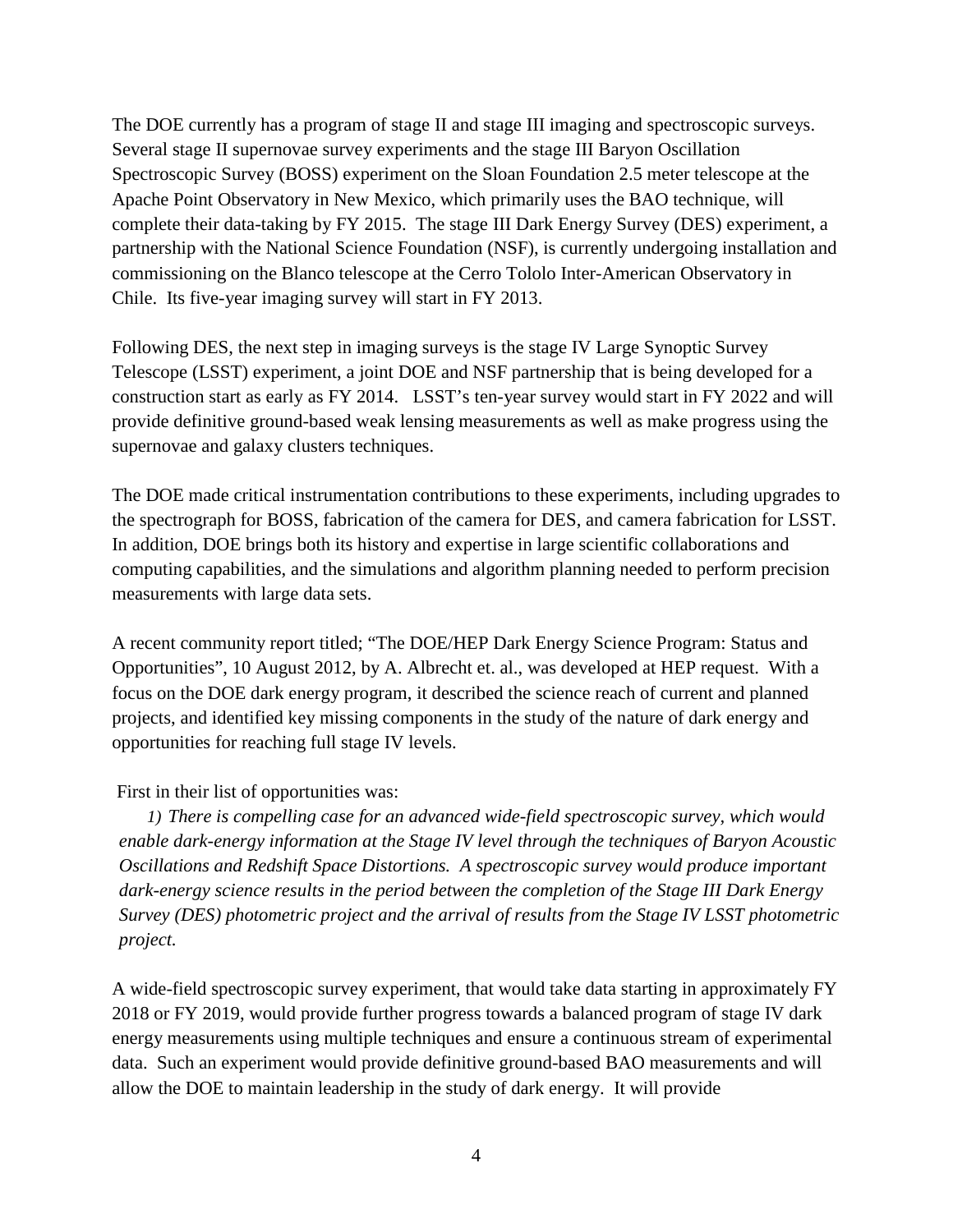complementary measurements to DES and LSST and will extend the BAO and other technique using spectroscopic measurements to stage IV. No existing facility in the DOE program, the U.S., or internationally satisfies this capability gap.

The physics program enabled by stage IV experiments to study the nature of dark energy is fully consistent with the Secretarial Strategic Priority of Science, Discovery, and Innovation. The program would demonstrably "Advance fundamental knowledge in high energy physics and nuclear physics that will result in a deeper understanding of matter, energy, space and time."

# Other Potential Capabilities

As described above, there are other DOE-supported experiments using imaging and/or spectroscopic surveys to study the nature of dark energy, but there is a gap in capabilities in progressing on techniques using spectroscopic surveys and in the schedule of producing data on a continuous basis.

The European Space Agency (ESA)-led Euclid mission, with contributions by the National Aeronautics and Space Administration (NASA) has been selected for implementation with launch planned for 2019. It has both spectroscopic and imaging survey capabilities and will provide stage IV measurements but over a different range in redshift than available from the ground. In addition, since the area of sky in the space-based survey will be much less than available with a wide-field ground-based survey, the precision available for BAO measurements of dark energy is expected to be similar or even less than from the ground. Other ground-based experiments without DOE participation will also be operating in the coming years but will not provide stage IV measurements, including PanSTARRS-1 (imaging) and HETDEX (spectroscopic).

# Impact if Gap is Not Resolved

Through investments in facilities and research programs, the DOE's HEP program has built a program that has made leadership contributions to measurements of dark energy. Lack of approval of future dark energy experiments, with increasing progress in precision using a variety of techniques, would deny U.S. researchers the opportunity to maintain and enhance a worldleading program and access to world-class research facilities in the study of dark energy with continuous data-taking capabilities.

Failure to approve this mission need will run contrary to the advice of Federal Advisory panels and will leave the U.S. and DOE with a significantly diminished program for understanding the nature of dark energy.

#### The priority of fulfilling the mission need relative to other programs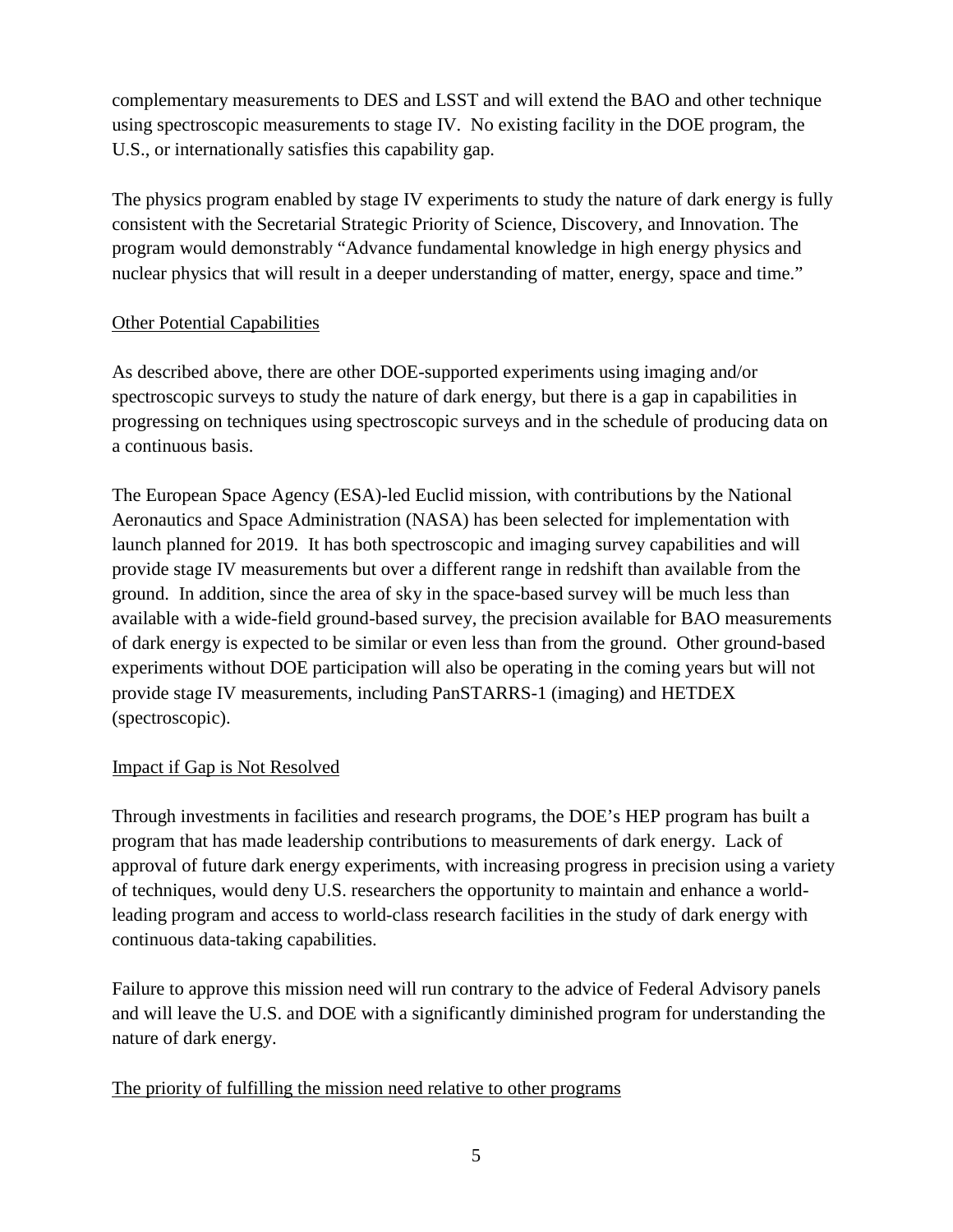In 2008, the Particle Physics Project Prioritization Panel (P5), a High Energy Physics Advisory Panel (HEPAP) subpanel, developed a strategic roadmap for high-energy physics that called for investments on the three frontiers of particle physics: the Energy Frontier, Intensity Frontier, and the Cosmic Frontier. P5 explicitly recommended "support for a staged program of dark energy experiments as an integral part of the U.S. particle physics program" as a major part of the Cosmic Frontier program.

As noted previously, the PASAG recommended that dark matter and dark energy remain extremely high priorities in their 2009 report. They recommended the timely pursuit of a coherent overall strategy for a stage IV program in dark energy, which can obtain another order of magnitude or more improvement beyond stage III in metrics for dark energy and gravity tests, by optimizing observations from both the ground and space, and taking into account the priorities of both the astronomy and physics. *"The panel believes that this planning process should result in a world-leading program that delivers a portfolio of experiments that approach the astrophysical limitations for each dark energy method."*

The National Research Council's Astronomy and Astrophysics Decadal Survey (Astro2010) released its report in August 2010. It was charged by the NASA, the NSF, and the DOE with setting priorities for the coming decade for ground- and space-based projects in astronomy and astrophysics, including dark energy projects. It recommended that DOE participate in LSST, which was the top-ranked, large ground-based that includes dark energy as one of its primary goals. Other ground-based, mid-sized projects, such as a spectroscopic survey, were described and recommended for consideration as part of a mid-scale program.

#### Benefits from Closing the Gap

The pursuit of a stage IV dark energy program, with capabilities for a spectroscopic survey that would provide stage IV results during the gap in data-taking between the current imaging surveys, would position the U.S. and the DOE to continue at the forefront of a world-leading program of investigation of the nature of dark energy using multiple techniques and could lead to significant discoveries with profound implications on our understanding of fundamental physics and the makeup and future of the universe.

#### Internal/External Drivers

The discussion above outlines the scientific interest, which is the sole driver on this mission need.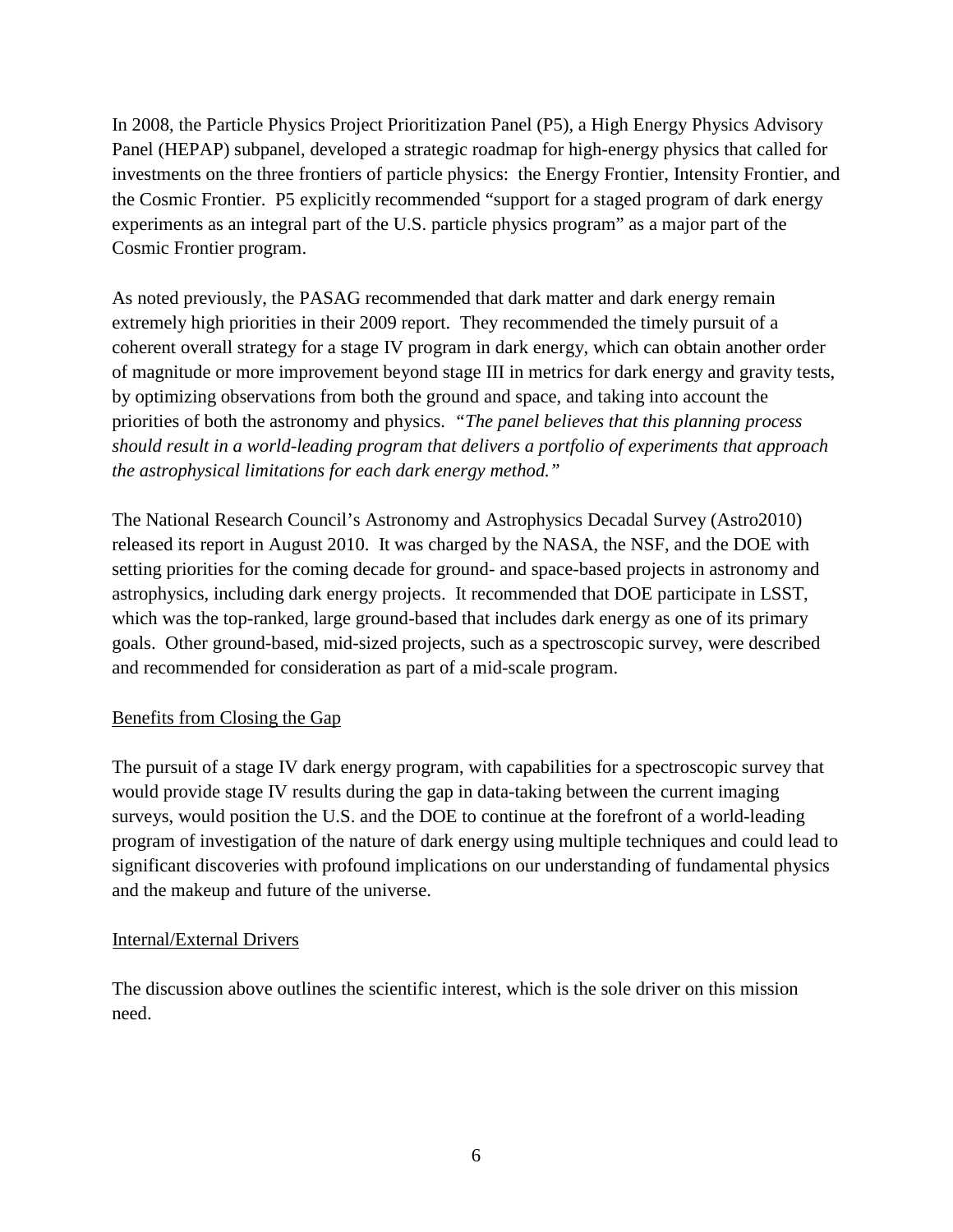# **3. POTENTIAL APPROACH**

There are several options available for the DOE to participate in the next-generation groundbased dark energy studies using a spectroscopic survey. The DOE will explore providing mission critical components, which could include the instrument, data acquisition system, data processing and other related systems critical to the experiment and the DOE dark energy program. In any option, it is expected that the DOE would either collaborate with another agency or purchase time on a telescope belonging to another agency or private institution. Since NSF is the primary supporter of ground-based astronomy research telescopes in the U.S., coordination with NSF is likely needed.

For all options, the roles and responsibilities of all partners (international or other agencies) would have to be established through appropriate agreements.

**Option 1**: DOE will provide new instrumentation and expanded capabilities to an existing NSF or private ground-based observatory for studying dark energy using a spectroscopic survey. In this Option, DOE is responsible for the required operations of the telescope facility.

**Option 2:** DOE will provide new instrumentation and expanded capabilities to an existing ground-based observatory for studying dark energy using a spectroscopic survey, similar to that described in Option 1, in a partnership with NSF. NSF will provide the telescope operations. Since the DOE has unique capabilities in instrument development, the DOE will investigate supplying the instrument and associated equipment.

**Option 3:** DOE could do nothing further. The DOE has significant intellectual investment in dark energy and will be collaborating in more than just this project. Currently, DOE funded scientists are contributing to the data analysis and dark energy science of stage II and stage III spectroscopic and imaging survey experiments and already have plans for a stage IV imaging survey experiments. Failure to participate in this project could severely compromise continued DOE participation in the study of dark energy and the fundamental nature of the universe.

There are no foreseen operational limitations in regard to effectiveness, capacity, technology, or organization. The criteria for the operation of this type of instrumentation or telescope are similar to those for existing instruments and telescopes. All technologies being considered are well understood by experimenters in high-energy physics. The data collection and processing would require similar systems to those currently used.

Possible telescopes for which a new spectroscopic instrumentation could be built are located at existing facilities both in the U.S. and in Chile. All the observatories already exist and have road